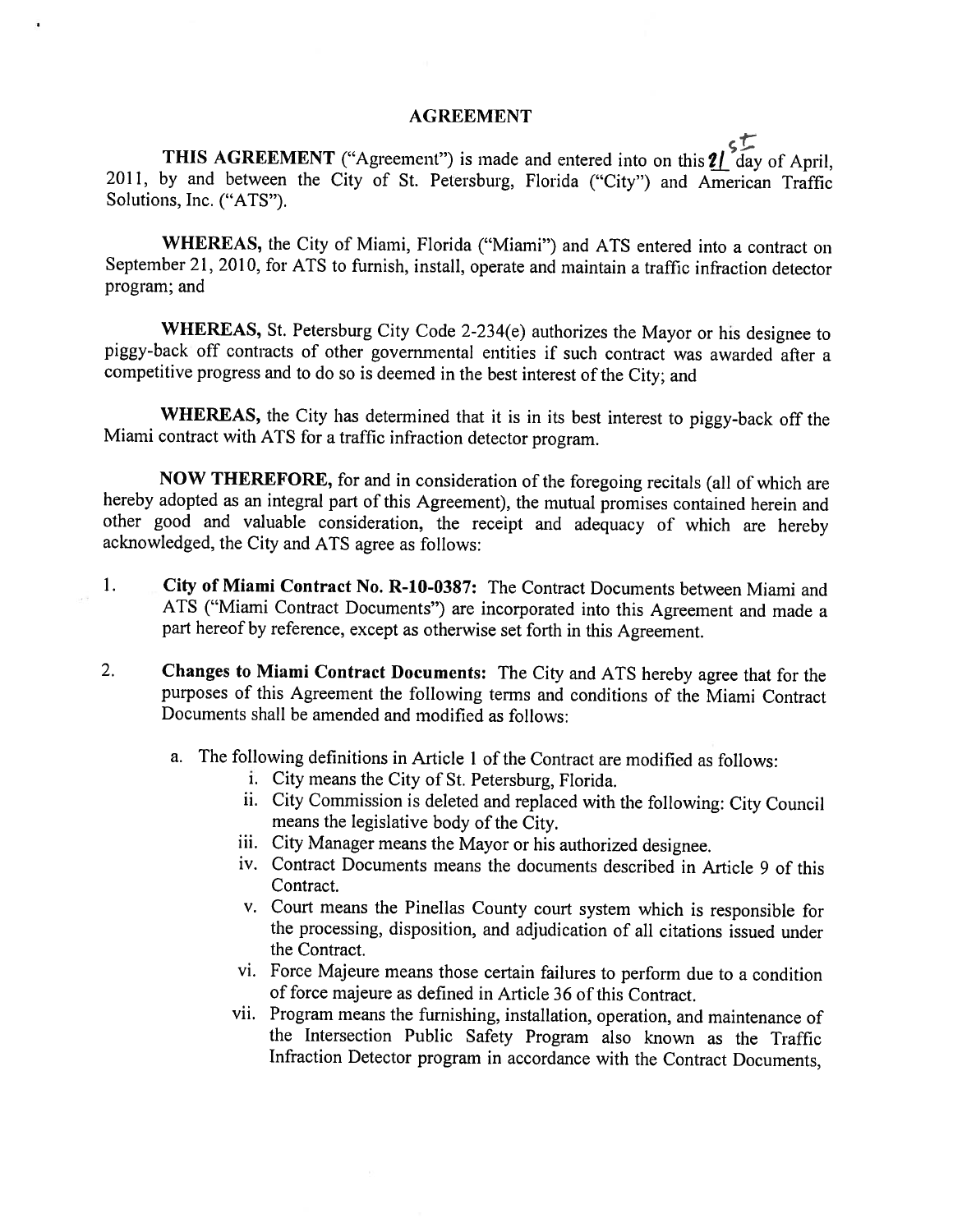HB325/Chapter 2010-80 Laws of Florida and the rules and procedures promulgated by the Court.<br>viii. Risk Administrator means the City's Risk Manager or designee, or the

- individual named by the Mayor to administer matters relating to insurance and risk of loss for the City.
- b. The first paragraph in Article <sup>5</sup> of the Contract, Contract Term, is modified as follows: The Contract shall commence on April 21, 2011, and end on September 21,2015, unless earlier terminated as provided for herein.
- c. Article 6 of the Contract, Notices, is deleted and the following inserted:

Whenever notice is desired or required under this Contract, the notice shall be given in writing, by mail, email, facsimile or via courier/delivery service, must be addressed to the party for whom it is intended and delivered at the place last specified ("Notice"); and the place for giving of notice shall remain such until it shall have been changed by Notice given in compliance with

CITY:

City of St. Petersburg Purchasing and Materials Management, 5th floor One 4th Street North St. Petersburg, FL 33701 Attn: Louis Moore, CPPO, Director

Copy to:

City of St. Petersburg Police Department Traffic Section 1300 IstAvenue St. Petersburg, FL 33705 Attn: Lt. William Korinek

Copy to:

City of St. Petersburg Transportation and Parking Management One 4th Street North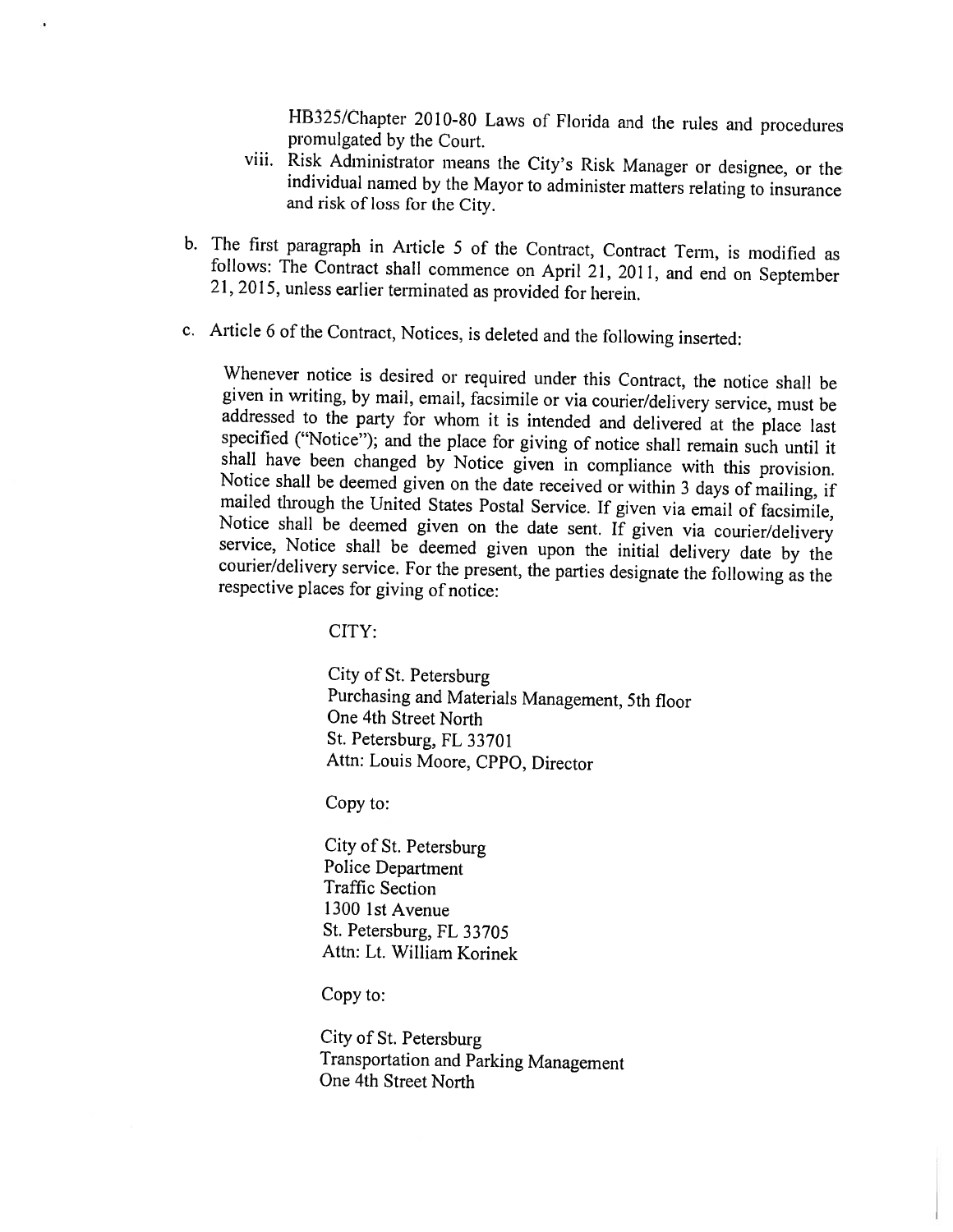St. Petersburg. FL 33701 Atm: Joe Kubicki, Director

CONTRACTOR:

American Traffic Solutions, Inc. 7681 E. Gray Road Scottsdale, AZ 85260 Atm: Cathy Wilkins

During the Work, the Contractor and Program Manager shall maintain continuing communications with the Project Manager. The Contractor and Program Manager shall keep the City fully informed as to the status of the Program at all times throughout the term of the Contract.

- d. Article <sup>12</sup> of the Contract, Proposal Bond/Guaranty, is not applicable.
- e. Article <sup>13</sup> of the Contract, Indemnification, Elected and appointed officials are added to the list of entities and persons that Contractor is required to indemnify and hold harmless.
- f. The last paragraph in Article 14 of the Contract, Insurance, is modified as follows: The Risk Administrator reserves the right to require modifications, increases, or changes in the required insurance requirements, coverage, deductibles or other insurance obligations by providing <sup>a</sup> thirty (30) day written notice to the Contractor in accordance with Article 6, Notices. Contractor shall comply with such requests unless the insurance coverage is not then readily available in the national market. An additive or deductive change order may he issued to adjust the monthly contract fee as necessary.
- g. Article 37 of the Contract, Resolution of Contract Disputes, is modified as follows:

Contractor understands and agrees that all disputes between it and the City based upon an alleged violation of the terms of this Contract by the City shall be submitted for resolution in the following manner.

The initial step shall be for the Contractor to notify the City's Project Manager in writing of the claim or dispute and submit <sup>a</sup> copy to the City personnel identified in Article 6, Notices.

Should the Contractor and the Project Manager fail to resolve the dispute, the Contractor shall submit the dispute in writing, with all supporting documentation. to the Director of fransportation and Parking Management, as identified in Article 6, Notices. Upon receipt of said notification, the Director of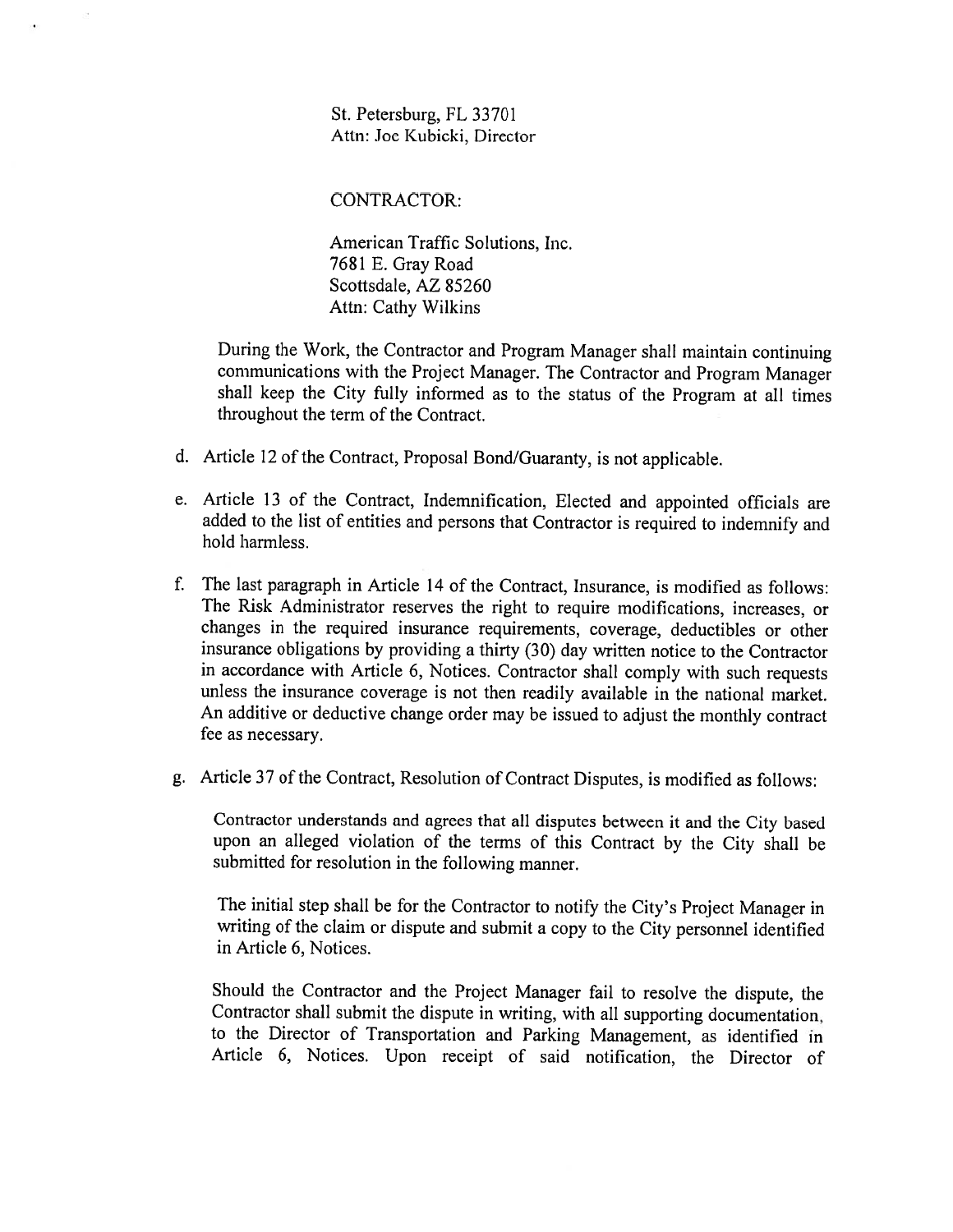Transportation and Parking Management shall review the issues relative to the claim or dispute and issue <sup>a</sup> written finding.

Should the Contractor and the Director of Transportation and Parking<br>Management fail to resolve the dispute within fourteen (14) calendar days, or<br>such other timeframe agreed to by both parties in writing, the Contractor s submit the dispute in writing, within five (5) calendar days of the issuance of the written finding, to the Director. Failure to submit such appeal of the written<br>finding within five (5) calendar days shall constitute acceptance of the finding by the Contractor. Upon receipt of said notification, the Director shall review the issues relative to the claim or dispute and issue <sup>a</sup> written finding within fourteen (14) calendar days, or such other timeframe agreed to by both parties in writing.

Contractor must submit any further appeal in writing within five (5) calendar days of the issuance of the written finding or failure by the Director to issue a written finding, to the Mayor. Failure to submit such appeal o five  $(5)$  calendar days shall constitute acceptance of the finding by the Contractor.<br>Appeal to the Mayor is required prior to Contractor being entitled to seek judicial relief in connection therewith. Should the amount of compensation hereunder exceed \$100,000, the Mayor's decision shall be approved or disapproved by the City Council. Contractor shall not be entitled to seek judicial relief unless it has complied with all of the requirements of this Article, and:

- It has first received Mayor's written decision, approved by the City Council, if applicable, or
- <sup>A</sup> period of thirty (30) days has expired after submitting to the Mayor <sup>a</sup> detailed statement of the dispute, accompanied by all supporting documentation, or <sup>a</sup> period of ninety (90) days has expired where Mayor's decision is subject to City Council ibr approval; or
- •City has waived compliance with the procedure set forth in this Article by written instrument(s) signed by the Mayor.

In the event the determination of a dispute under this Article is unacceptable to the Contractor, the Contractor must notify the City, in writing, within seven (7) calendar days of receipt of the written determination that it intends to seek mediation of the claim. The notice must state the basis of the objection and must be accompanied by a statement that any price or time adjustment claimed is the entire adjustment to which the Contractor has reason to believe it is entitled to as <sup>a</sup> result of the determination. Failure to submit such notification within the stipulated timeframe shall constitute acceptance of the City's final position in response to any claim. Both parties will work together and make their best efforts to have the mediation held within thirty (30) calendar days of the request being submitted by the Contractor.

Within sixty (60) calendar days after the expiration of the Contract, the parties shall participate in mediation to address all objections to any determinations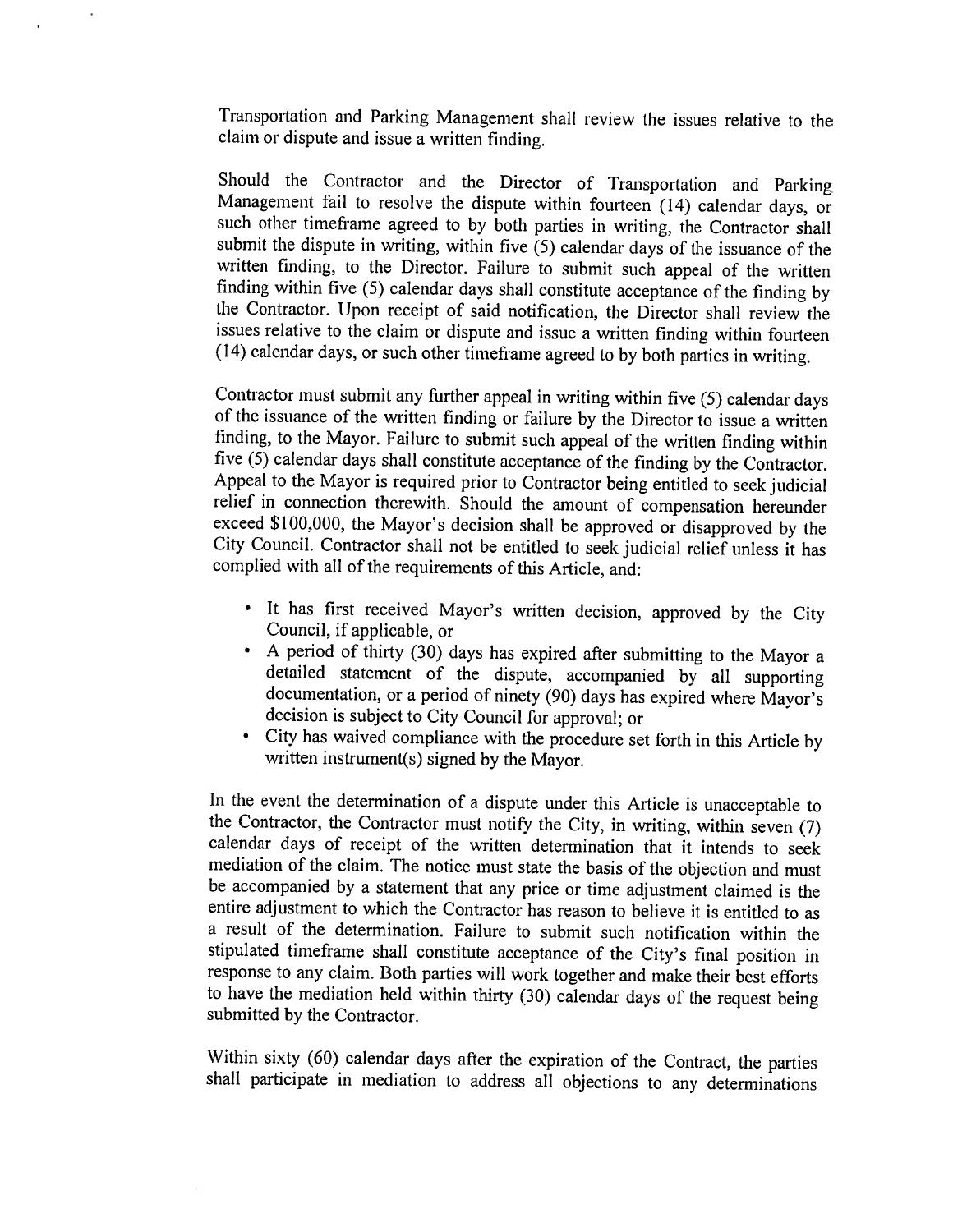hereunder and to attempt to prevent litigation. The mediator shall be mutually agreed upon by the parties. Should any objection not be resolved in mediation, the parties retain all their legal rights and remedies provided under State law. Contractor specifically waives all of its rights provided hereunder, including its rights and remedies under State law, if said party fails to comply in strict accordance with the requirements of this Article.

Notwithstanding the existence of any dispute between the City and Contractor. each Party shall continue to perform as required under the Contract Documents, and City shall continue to pay Contractor as provided in the Contract Documents.

- h. The last paragraph in Article 38 of the Contract, Mediation-Waiver of Jury Trial, is modified as follows: Any dispute submitted to the courts for resolution prior to the completion of the procedures stipulated in Article 37, Resolution of Contract Disputes and Article 38, Mediation — Waiver of Jury Trial shall be rejected by the courts until such time as the stipulated procedures have been completed.
- The first paragrap<sup>h</sup> of Article <sup>39</sup> of the Contract, Applicable Law and Venue of Litigation; Waiver of Jury Trial and Permissive Counterclaims is deleted and the following inserted: This Contract shall be interpreted and construed in accordance with and governed by the laws of the State of Florida and shall inure to and he binding upon the parties, their successors and assigns. Venue for any action brought in state court shall be in Pinellas County, St. Petersburg Division. Venue for any action brought in federal court shall be in the Middle District of Florida, Tampa Division, unless <sup>a</sup> division shall be created in St. Petersburg or Pinellas County, in which case the action shall be brought in that division. The parties consent to the personal jurisdiction of the aforementioned courts and irrevocably waive any objections to said jurisdiction. Each party shall bear its own attorney's fees except in actions arising out of Contractor's duties to indemnify and hold harmless the City, its officers, employees, agents and elected and appointed officials under this Contract.
- j. Article 57 of the Contract, First Source Hiring Agreements, is not applicable.
- k. Article 64 of the Contract, Confidential Information, Trade Secrets, Intellectual or Proprietary Property, Trademarks or Patents is modified as follows:

The Program may involve the use of process. procedures, intellectual information, which the Contractor may consider confidential information, trade secrets, or intellectual or proprietary property, trademark or patents. The City will make its reasonably best efforts to ensure confidential information, trade secrets, intellectual property rights, copyright, trademark or patent, as defined by Florida Statute, are maintained in <sup>a</sup> secure manner and are not provided to member of the public, private company or any unauthorized individual without the express written consent of the Contractor unless required by all applicable laws, including Chapter 119, Florida Statutes, or by a court of competent jurisdiction or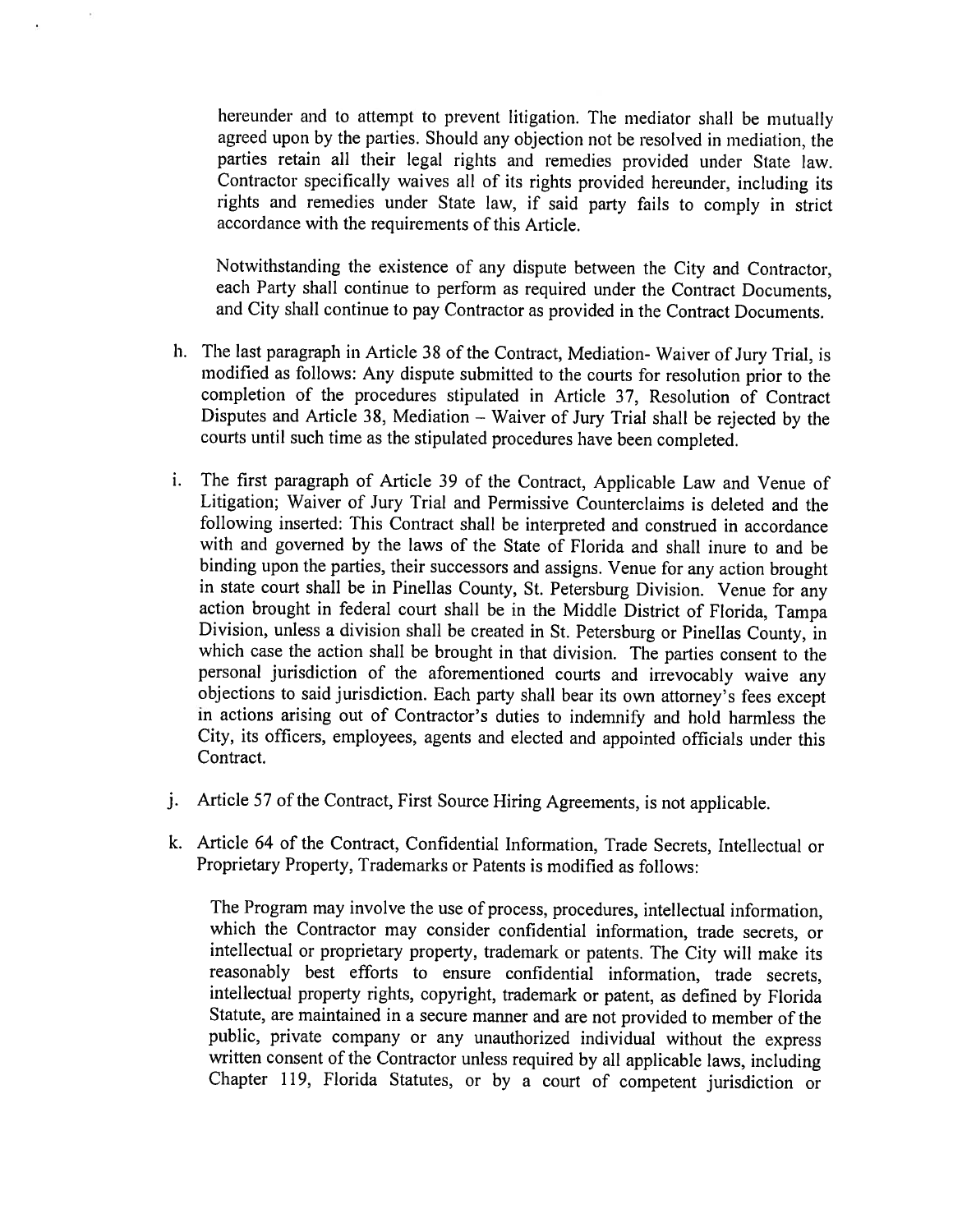governmental agency. Failure of the City to comply with this requirement shall result in the City being in default of the Contract. The Contractor at its discretion may terminate this Contract for said default upon providing the City with ninety (90) days written notice of its intent to terminate.

Contractor shall when providing information, documentation, data, or access thereto, to the City that it believes falls within the category of confidential information, trade secrets, or intellectual property shall clearly attorney's fees incurred by the City by reason of any legal action challenging Contractor's claim.

The Contractor may take any necessary and appropriate actions available to it under this Contract or in law to protect its rights. Notwithstanding the forgoing, in the event that the City is required to disclose Contractor's confidential<br>information, trade secrets, or intellectual property in accordance with applicable<br>laws, including but not limited to Chapter 119, Florida Statute, confidential treatment for the confidential information, trade secret, or intellectual property. Such notice shall be provided prior to disclosure unless otherwise event in of a public records request, the City may be limited in the amount of notice that it may be able to provide Contractor prior to disclosure of records and agrees that the City Attorney shall have the sole and absol determine when public records must be released in order to comply with Chapter 119, Florida Statutes, and the court decisions construing same.

Contractor shall pay all royalties and license fees. If the City promptly notifies Contractor in writing of a claim for infringement of any copyright patent, trademark, or other right against the City, its officers, employ

Contractor may at its sole discretion procure the rights to continue to use any infringing item, modify the items to mitigate the alleged infringement, or replace the items with non-infringing items, all at no cost to the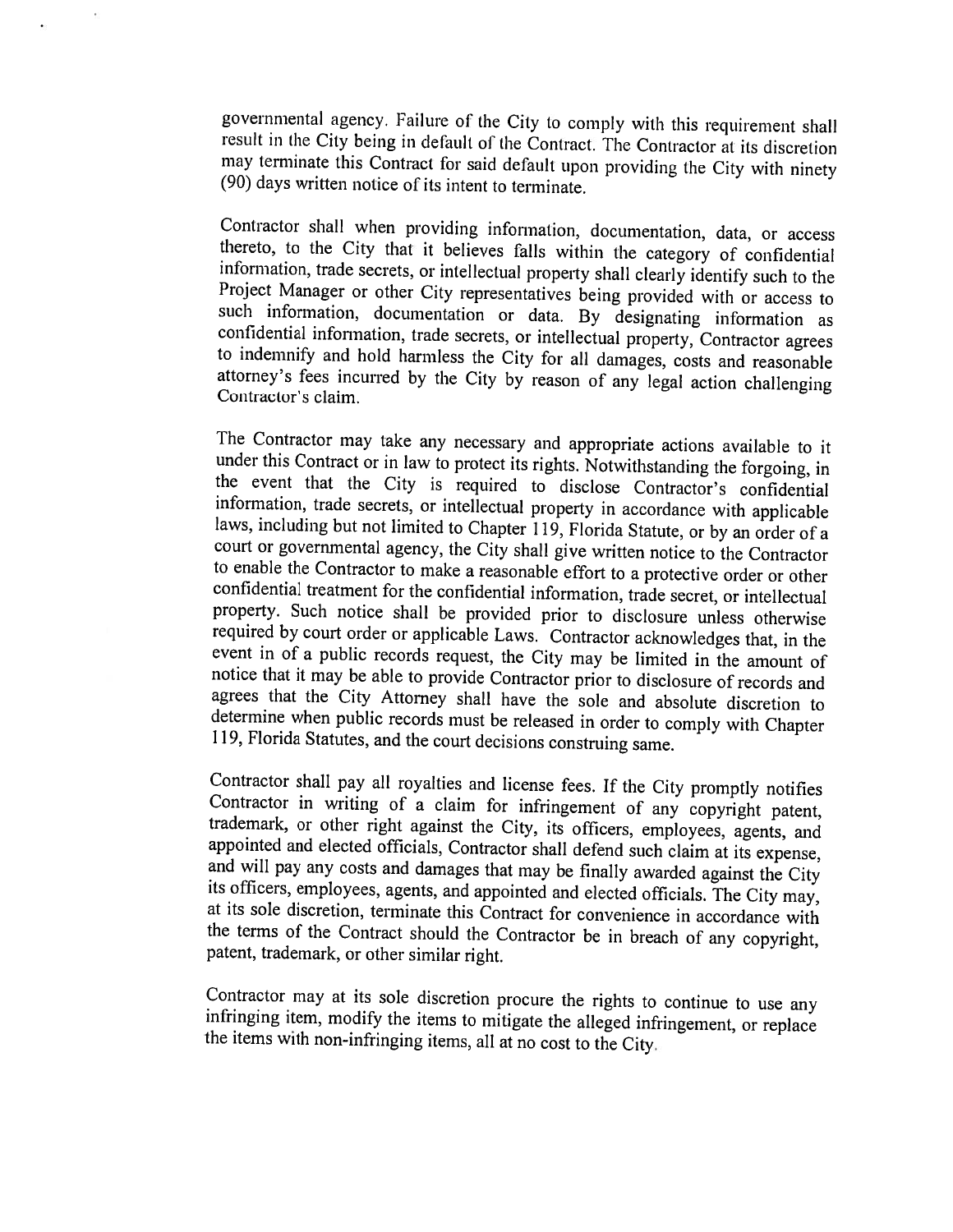1. Article 67 is added to the Contract, City Approvals, as follows:

## 67. City Consent and Action.

For purposes of this Agreement, any required written permission, consent, acceptance, approval, or agreement ("Approval") by the City means the Approval of the Mayor or his authorized designee, unless otherwise set forth in this Agreement or unless otherwise required to be exercised by City Council pursuan<sup>t</sup> to the City Charter or applicable Laws.

For purposes of this Agreement, any right of the City to take any action permitted. allowed, or required by this Agreement may be exercised by the Mayor or his authorized designee, unless otherwise set forth in this Agreement or unless otherwise required to be exercised by City Council pursuan<sup>t</sup> to the City Charter or applicable Laws.

- 3. City's Clarification Questions: The clarification questions for interpretive purposes only submitted by the City to ATS on January 28, 2011, and on February 15, 2011, and ATS's response to the City's clarifications questions are incorporated into this Agreement and made <sup>a</sup> par<sup>t</sup> hereof.
- 4. Termination due to Legislative Action: If legislation is passed that repeals HB325/Chapter 2010-80, the Mark Wandall Traffic Safety Program, or if any laws are enacted that prohibits the operation of the Intersection Public Safety Program (as known as the Traffic Infraction Detector program), or if any other legal authority prohibits the operation of the Intersection Public Safety Program (as known as the Traffic Infraction Detector program), this Agreement shall automatically terminate with no notice required to be <sup>g</sup>iven by either party. In the event that this Agreement is terminated pursuan<sup>t</sup> to this paragraph before "go-live" on the cameras, neither party will be liable to the other party for any costs or expenses incurred in connection with this Agreement. In the event that this Agreement is terminated pursuan<sup>t</sup> to this paragraph after "go-live" on the cameras, the City will pay Contractor the monthly fee(s) due through the termination date, but the City shall incur no other liability in connection with termination of this Agreement pursuan<sup>t</sup> to this paragraph.
- 5. Order of Precedence: In the event of <sup>a</sup> conflict between or among this Agreement, the City's clarification questions and ATS's response to the City clarification questions and the Miami Contract Documents, the follow order of precedence shall control:
	- a. This Agreement:
	- b. The City's Clarification Questions;
	- c. ATS's Response to the City's Clarification Questions:
	- d. The Miami contract;
	- e. The Miami Request for Proposals and all addendum:
	- f. ATS's response to the Miami RFP: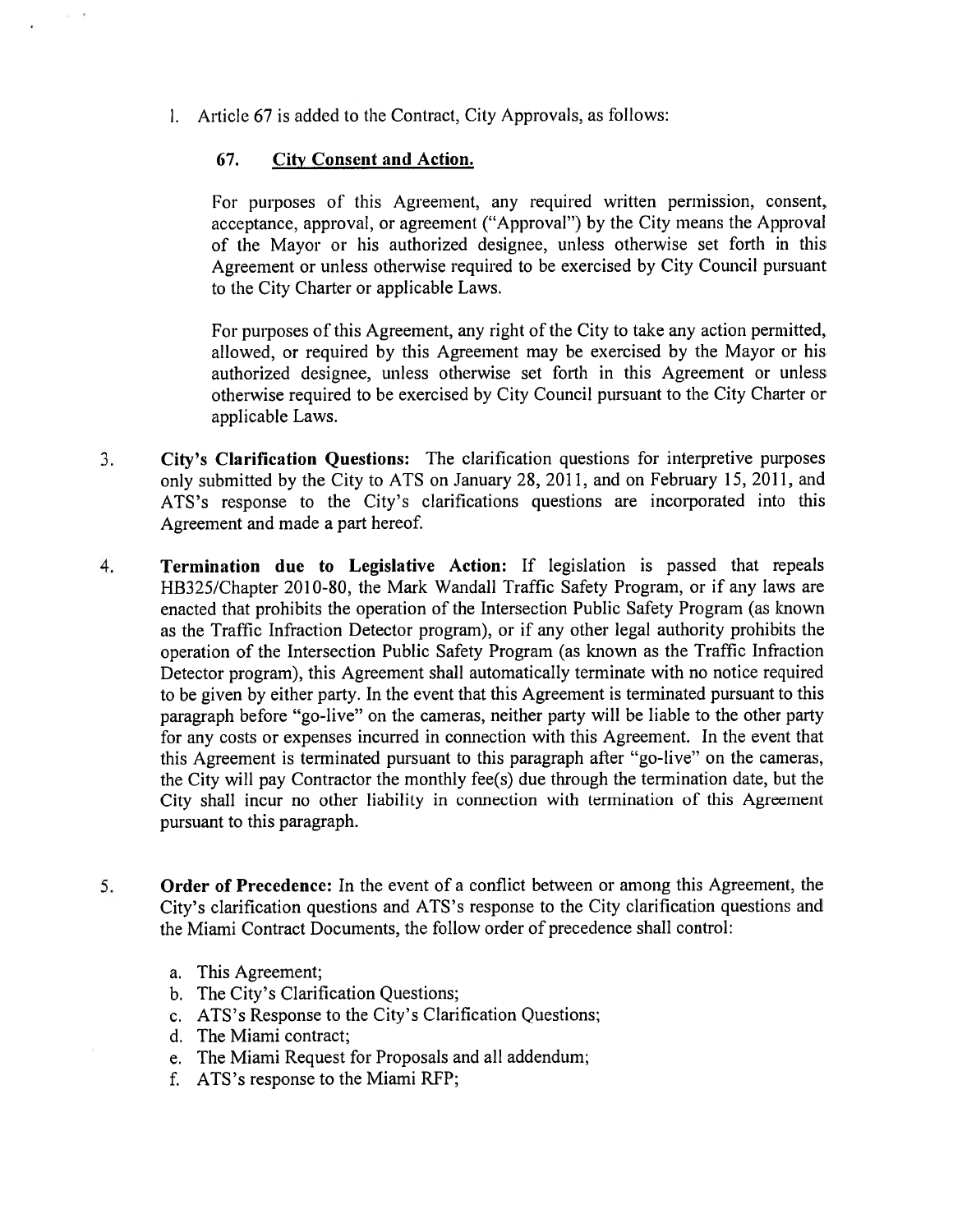g. The remaining Miami Contract Documents.

IN WITNESS WHEREOF the City and ATS have caused this Agreement to be executed by their duly authorized representatives on the day and date first above written.

AMERICANTRAFFIC SOLUTIONS, INC.: By: (Please Print or Type Name) (Title)

**ITNESSES** By: Print: Bv Print:

CITY OF ST. PETERSBURG, FLORIDA By:

Bill Foster (Please Print or Type Name)<br>City of St. Petersburg (Title)

ATTEST:

Eva A. Andujar, City Clerk

Provisions of Contract Approved:

BŃ Print: Jos

Project Manager



Approved as to Form and Content:

City Attorney (Designee)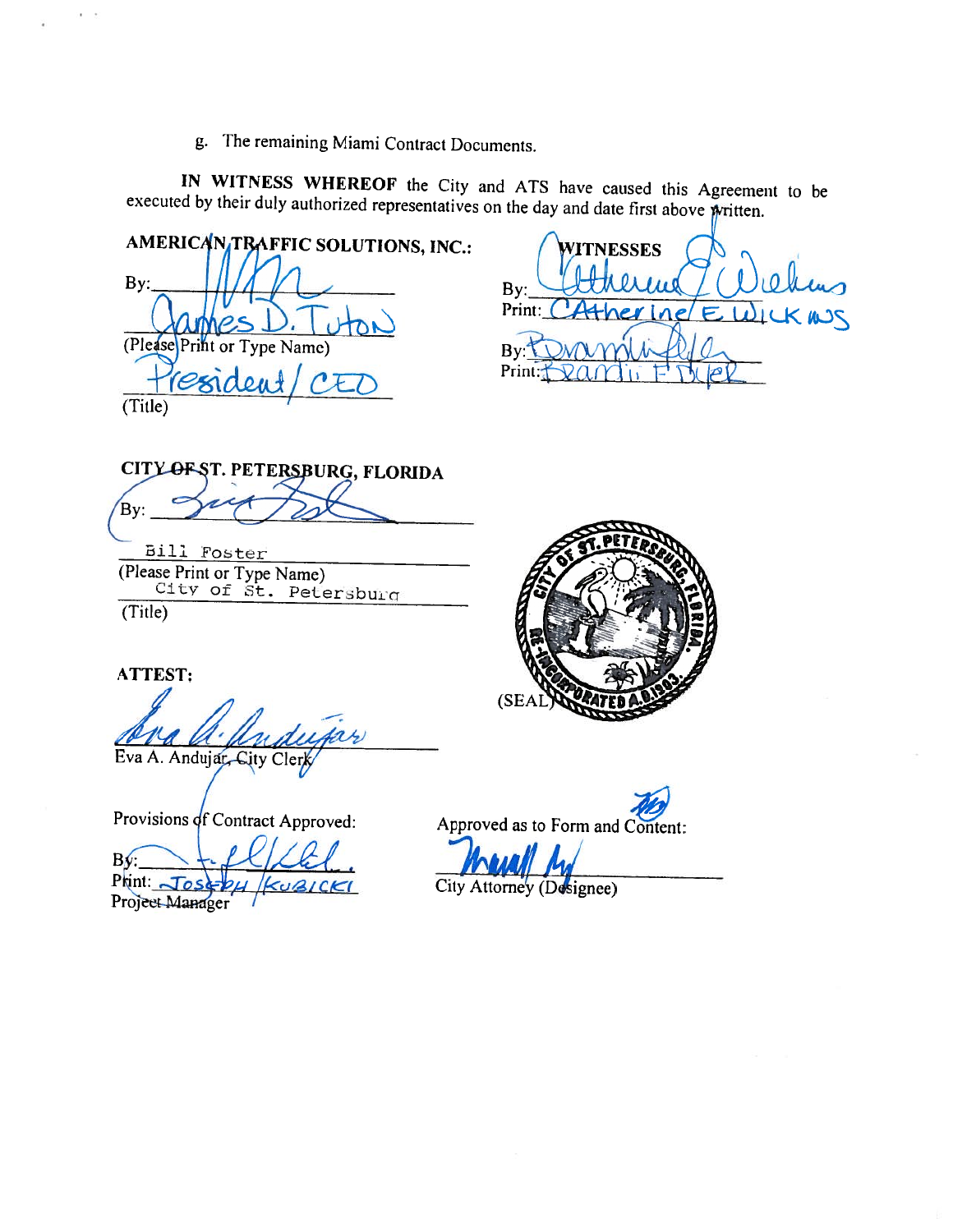## (Acknowledgment of Contractor)

State of ARRONA County of *<u>MARI</u>* SS: City of SCOTTSDALE

The foregoing Agreement was acknowledged before me this  $2^{nd}$ day of  $\Delta$ ij 20 U. bγ tresident (Name and Title) of American Traffic Solutions, Inc. ("Company"), on behalf of the Company. He/She is personally known to me or has produced

as identification and appeared before me at the time of notarization.

tons warrants that he/she is authorized by the Company to execute the foregoing Agreement.



NOTARY PUBLIC:

My commission expires:  $\pm$ 

final

**Also and Service**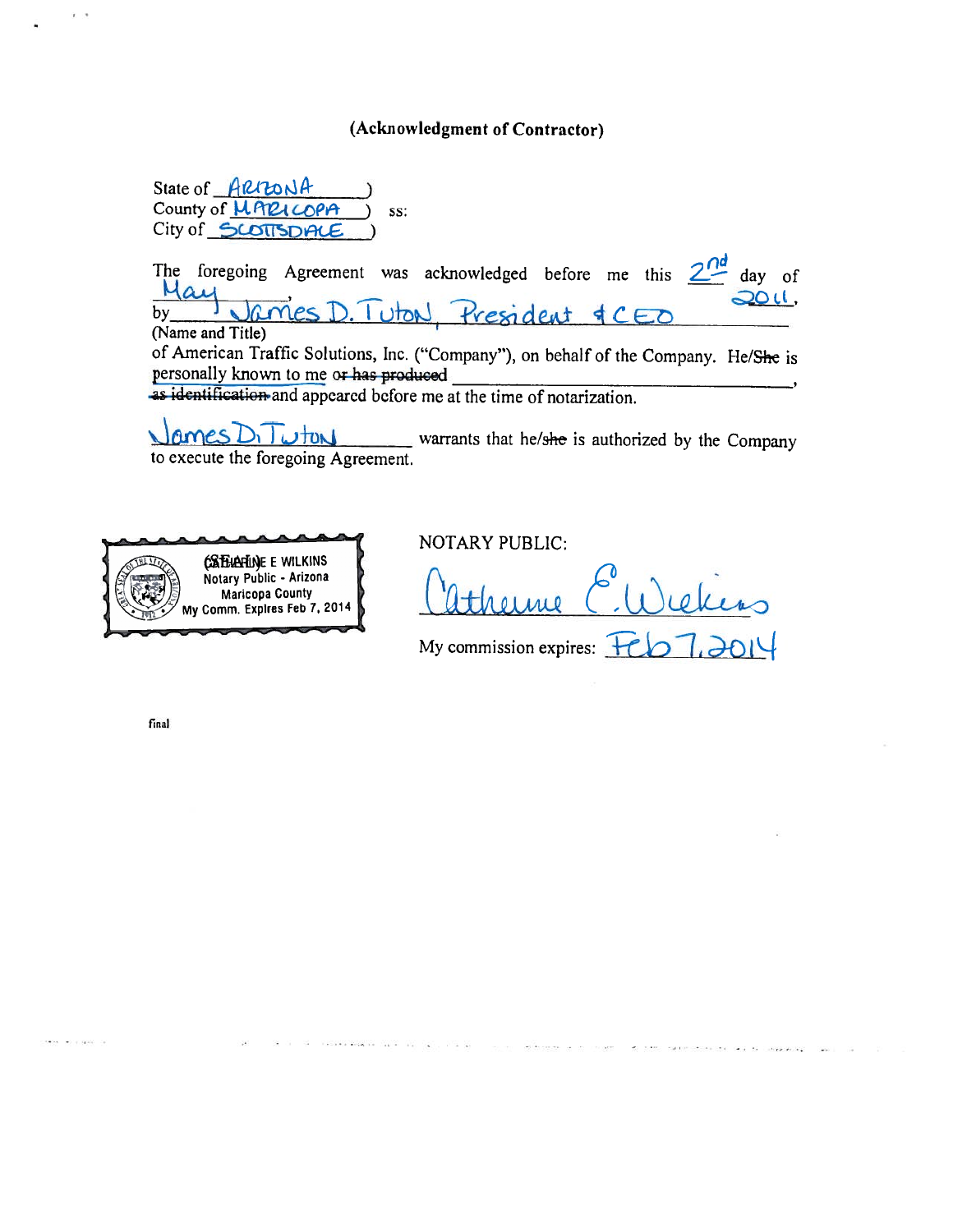A RESOLUTION APPROVING THE AWARD OF AN AGREEMENT TO AMERICAN TRAFFIC SOLUTIONS, INC. ("ATS") FOR ATS TO FURNISH, INSTALL, OPERATE AND MAINTAIN AN INTERSECTION PUBLIC SAFETY PROGRAM, ALSO KNOWN AS A TRAFFIC INFRACTION DETECTOR PROGRAM, UTILIZING THE CITY OF MIAMI CONTRACT (NO. R10-0387) WITH ATS DATED SEPTEMBER 21, 2010; AUTHORIZING THE MAYOR OR HIS DESIGNEE TO EXECUTE ALL DOCUMENTS NECESSARY TO EFFECTUATE THIS TRANSACTION; APPROVING SUPPLEMENTAL APPROPRIATIONS FROM THE UNAPPROPRIATED BALANCE OF THE GENERAL FUND IN THE AMOUNT OF \$99,000 TO THE TRANSPORTATION AND PARKING MANAGEMENT DEPARTMENT, LOCAL TRANSPORTATION PLANNING AND IN THE AMOUNT OF \$63,000 TO THE POLICE DEPARTMENT, TRAFFIC AND MARINE; AND PROVIDING AN EFFECTIVE DATE.

WHEREAS, the City of St. Petersburg, Florida ("City") desires to have an intersection public safety program with the objective of its program to reduce the number of fatalities and injuries resulting from traffic accidents at critical intersections and to improve motorist and pedestrian safety; and

WHEREAS, American Traffic Solutions, Inc. ("ATS") has the experience and resources to furnish, install, operate and maintain an intersection public safety program for the City; and

WHEREAS, pursuan<sup>t</sup> to Section 2-234(e) of the St. Petersburg City Code, the City is permitted to utilize competitively bid contracts of other governmental entities when it is in the best interest of the City; and

WHEREAS, the City has determined that utilizing the City of Miami contract with ATS dated September 21, 2010, for ATS to furnish, install, operate and maintain an intersection public safety program to be in its best interest; and

WHEREAS, ATS has met the specifications, terms and conditions of the City of Miami contract (No. R10-0387); and